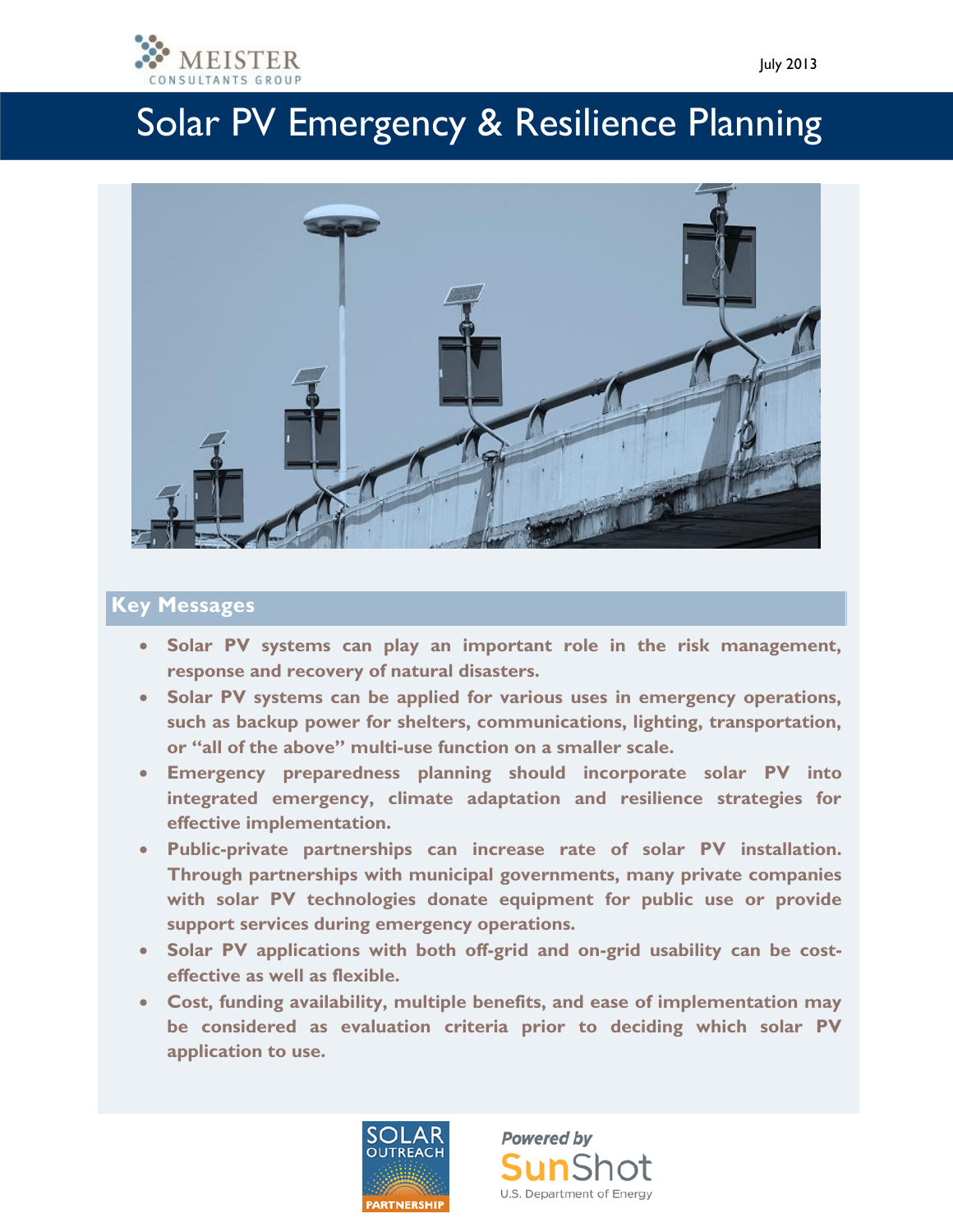

### **I. Introduction – Why Solar?**

Natural disasters such as hurricanes, tornados, floods, and powerful storms often occur with little warning, and can be as destructive as Hurricane Katrina (2005), Hurricane Irene (2011) or Hurricane Sandy (2012). Sandy left 8.5 million people across the East Coast without power,<sup>1</sup> adding further challenges to disaster relief efforts such as providing medical support. Traffic controls, water purification, and hospitals are critical infrastructure systems during emergency situations and require backup electricity for continued operations.

A range of solar photovoltaic (PV) system applications are available and have the ability to meet critical power needs during emergency operations. If mobilized with technological solutions and policy change towards decentralized power generation, solar PV systems can offer a source of clean, flexible, reliable, pollution-free electrical power that can be used as on-grid systems during normal operations and as offgrid systems during emergencies or when the main grid connection is lost.

This brief provides a summary of solar PV applications for emergency planning, followed by an evaluation of criteria for choosing the right type of solar application for resilience. This brief concludes with examples of solar PV applications in municipal emergency and resilience planning in Boston (Massachusetts) and New York City (New York), followed by an introduction to various Florida Solar Energy Center initiatives (Florida).

### **II. Use and Applications**

Solar PV systems can supply the electrical needs for a myriad of critical infrastructure systems. These systems can be grouped into five general types: backup power for emergency shelters, emergency lighting, communications, transportation, and small, portable systems for miscellaneous applications.

**1. Backup power for emergency shelters -** To sustain life and safety in emergencies, backup power for critical equipment should be available for a minimum of 3 days after a disaster has occurred.<sup>2</sup> Certain infrastructure systems such as hospitals may need to have more than 3 days of backup power.

- **Roof-top PV systems** can be used to generate electricity for emergency shelters and to provide backup power to augment other energy sources. For instance, gas station canopies can support solar installations that, when combined with battery storage, can provide the electricity needed to operate fuel pumps during an interruption in grid power at any time of day.
- **Solar-powered water pumps and purification systems** can be applied to a well connected to groundwater source and purify water for emergency shelters' critical water supply. For example, solar-powered water purifying pump unit, donated by WorldWater & Solar Technologies, Inc.,

<sup>&</sup>lt;sup>2</sup> CH2MHILL. Solar America Cities Final Report Integration of Solar Energy in Emergency Preparedness. Rep. New York City Office of Emergency Management, Apr. 2009. Web. May 15. <http://www.nycedc.com/system/files/files/resource/SolarNYCReport.pdf>.





 $\overline{a}$ <sup>1</sup> McCarthy, Tom, and Haroon Siddique. "Sandy: 'Major Disaster' in New York and New Jersey." The Guardian. Guardian News and Media, 30 Oct. 2012. Web. 10 June 2013. <http://www.guardian.co.uk/world/2012/oct/30/sandy-superstorm-flooding-power-cuts>.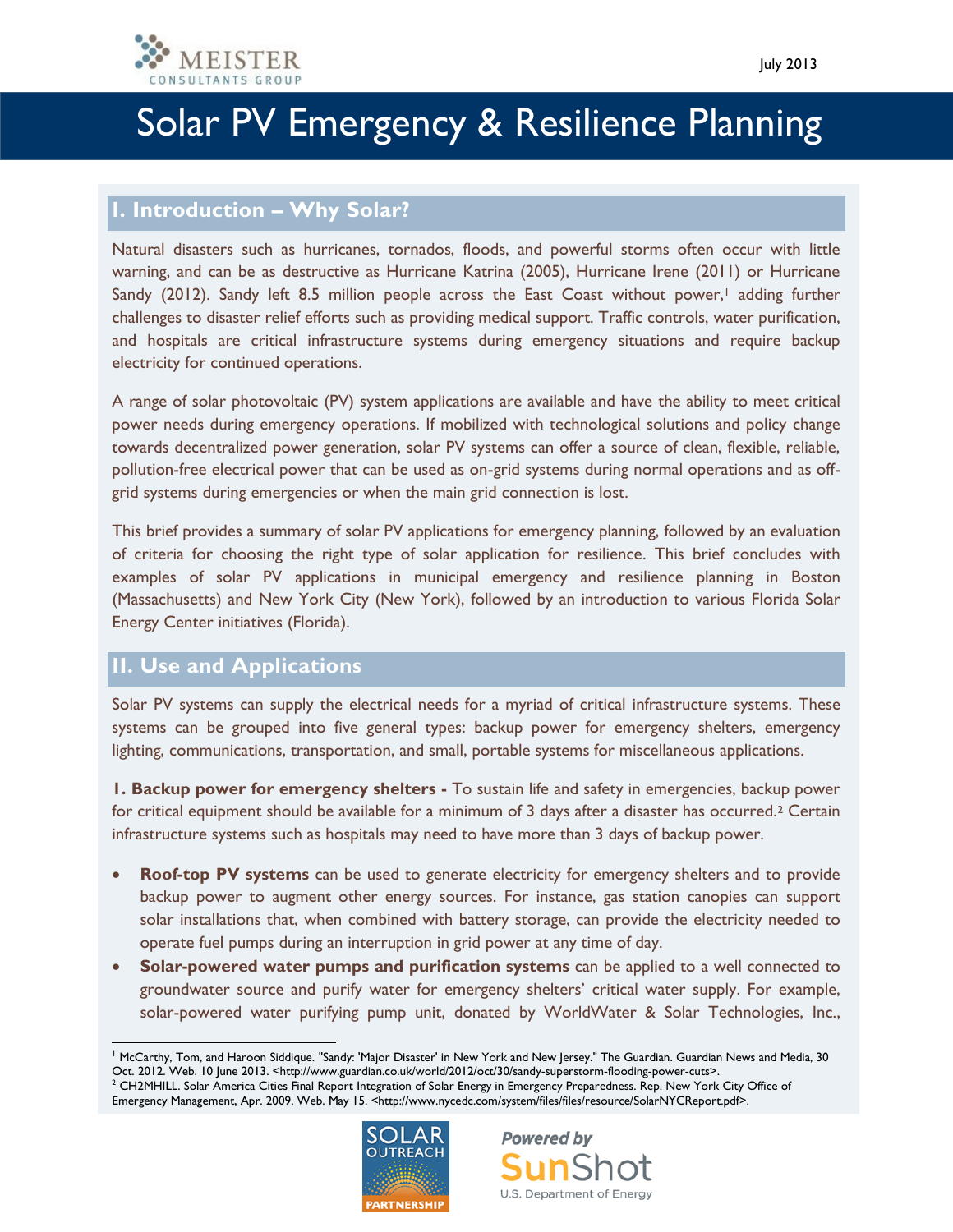

provided approximately 350,000 gallons of clean, potable water for hurricane victims in Waveland

Mississippi for an 8-month period after Hurricane Katrina struck the Gulf Coast in 2005,<sup>3</sup> as shown in Figure 1.4

In cases where an emergency shelter requires a significant up-front investment to be entirely supplied by a solar power system, creating a **hybrid system** that combines solar with a diesel or propane generator can improve efficiency and provide short-term backup power for critical operations.



Figure 1. Solar-powered Water Purifying Pump

**2. Emergency lighting** is crucial for emergency operations, including streetlights and traffic lights, as well as for portable personal lights. Solar-powered streetlights can be configured to illuminate evacuation routes during power outages. Streetlights in Florida, consisting of a pole-mounted fixture that contained a battery and controller enclosure, two PV modules and a fluorescent lamp, were donated by a local company (Solar Outdoor Lighting) and survived major hurricanes including Hurricane



Figure 2. Solar-powered Speedometer

 $\overline{a}$ 

Andrew in 1992.<sup>5</sup> Solar-powered lighting can provide off-grid functionality to critical evacuation routes on highways and other roadways.

**3. WiFi, communication repeaters**<sup>6</sup> **and variable message boards**<sup>7</sup> can be used for roadside IP links, traffic management and other public communications. For instance, Florida Department of Transportation is equipped with solar-powered speedometers (See Figure  $2$ ),<sup>8</sup> traffic devices, changeable message signs, flashing arrow boards, emergency road repair, and highway advisory radio.<sup>9</sup>

<http://www.fsec.ucf.edu/en/publications/pdf/FSEC-PF-294-96.pdf>.

**Powered by** 

U.S. Department of Energy

<sup>&</sup>lt;http://www.fsec.ucf.edu/en/publications/pdf/FSEC-PF-1263-01.pdf>.



<sup>3</sup> See CH2MHILL New York Report, *supra* note 2.

<sup>4</sup> Solar-powered Water Purifying Pump. 2007. Photograph. WorldWater & Solar Technologies. 24 Aug. 2007. Web. 25 July 2013. <http://www.worldwatersolar.com/stand-alone-infrastructure/mobile-maxpure/>.

<sup>5</sup> Young, William R. Applying Photovoltaics to Disaster Relief. Florida Solar Energy Center, 1996. Web. 22 May 2013.

<sup>&</sup>lt;sup>6</sup> A radio repeater is a combination of a radio receiver and a radio transmitter linked together with a controller device that receives a weak or low-level signal and retransmits it at a higher level or higher power, so that the signal can cover longer distances without degradation. In emergency services communications, repeaters are used extensively to relay radio signals across a wider area. (see http://www2.hawaii.edu/~rtoyama/repeater.html)

 $^7$  A variable message board is an electronic traffic sign often used on roadways to give drivers information about special events such as traffic congestion, accidents, adverse weather conditions, or emergencies. (see http://www.oregon.gov/ODOT/HWY/TRAFFIC-ROADWAY/docs/pdf/guidelines\_for\_vms\_on\_state\_highway.pdf)

<sup>8</sup> "Quality Construction Checklist." Florida Department of Transportation. Traffic Engineering and Operations Office, 2004. Web. 26 July 2013. <http://www.dot.state.fl.us/trafficoperations/ITS/Projects\_Telecom/ITSFM/ITSFM-checklist.shtm>.

<sup>9</sup> Young, William R. Photovoltaics in Disaster Management. Tech. Florida Solar Energy Center, 2001. Web. 26 May 2013.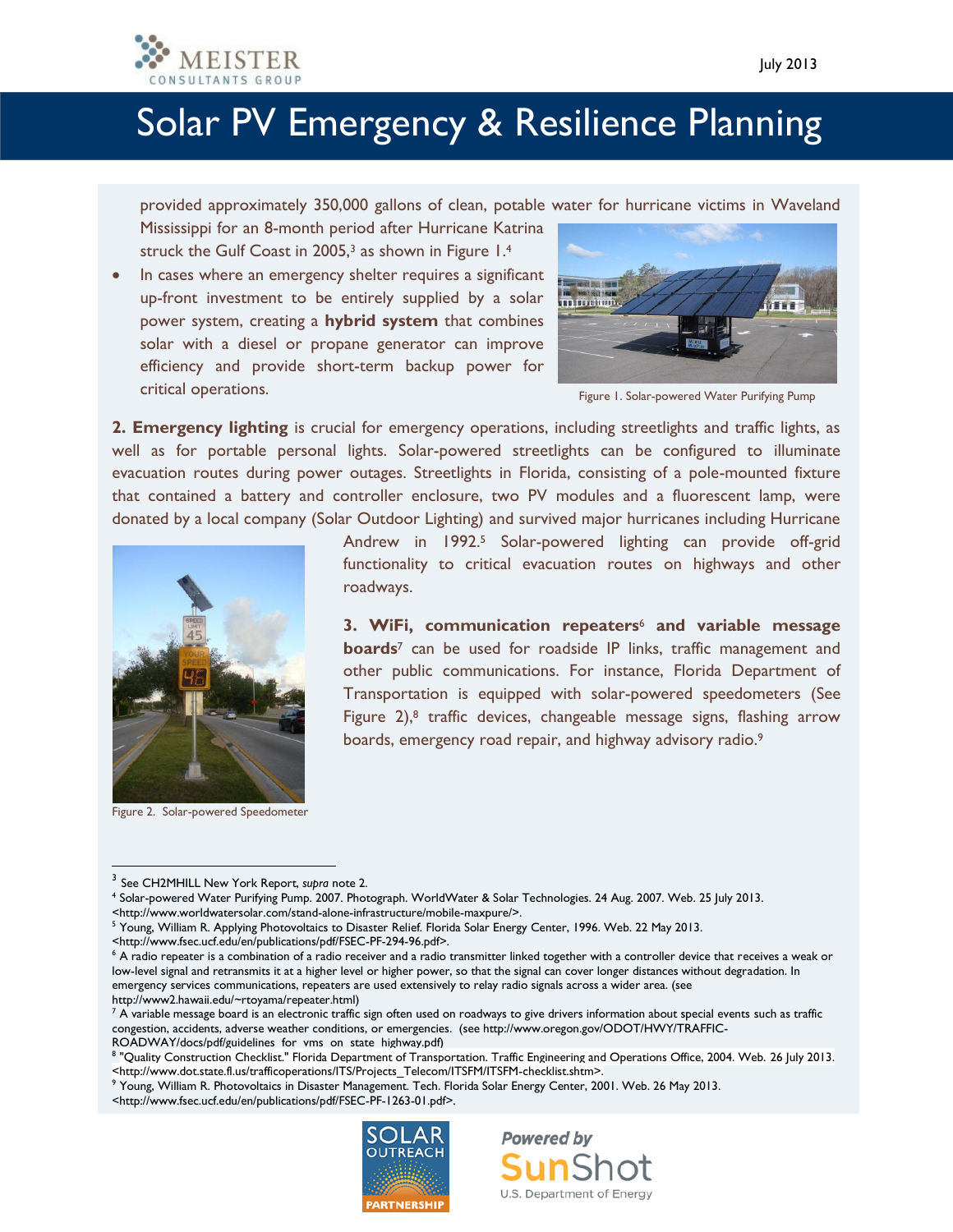

**4. Solar arrays and laminates** (such as those found on the roof of the Toyota Prius) can be used to power electronic devices in **emergency vehicles** such as police, fire, or emergency medical service (EMS) vehicles (See Figure 3). <sup>10</sup> For example, the Shawnee Fire Department in Kansas recently installed two solar panels, a charge controller, wiring and mounting parts on a fire truck to provide power for electronic devices.<sup>11</sup>



Figure 3. Vehicle rooftop array

#### **5. Small portable systems**

- **Portable solar generators** enable a flexible and versatile use of solar energy, as they are generally small in size and easy to transport. Generators are available in a variety of configurations and energy potentials, which can be as small as 100 W and as large as 4 kW. For example, a California-based solar installer, Mobile Solar, donated mobilized solar generators that were outfitted battery storage to support water purification systems and construction tools for the tsunami relief effort in Fukushima, Japan. 12
- **Small PV systems packaged with batteries** can accommodate the power needs for air monitoring and remote sensing applications.
- **Fold-out panels** can support relatively small-scale emergency operations such as search and rescue, damage assessment, and GPS communications.<sup>13</sup>

### **III. Evaluation Criteria for Choosing the Right Solar PV Application<sup>14</sup>**

Prior to deploying solar technologies for emergency preparedness, the following criteria or questions may be used to evaluate whether an application is appropriate for solar:

- **Provides Critical Service**  Is the service critical to the emergency response efforts? For example, back-up power for infrastructure such as hospitals would be necessary to emergency operations but WiFi systems for civilian communications may not be as important.
- **Multiple benefits** Can a solar system be designed to provide multiple services or benefits? If it can be applied and used in other ways even outside of emergencies, it has more potential to add value. For example, Scripps Ranch Community Recreation Center in San Diego is also a community Emergency Command Center, with an existing roof-mounted solar array, inverters, advanced lithium-ion batteries, and a site controller.<sup>15</sup> The addition of the remote grid contactor allowed the

 $\overline{a}$ 

<sup>13</sup> See CH2MHILL New York Report, *supra* note 2.

<sup>&</sup>lt;sup>15</sup> Princeton Power. "City of San Diego Unveils Microgrid System Based on Princeton Power Technology." Princeton Power Systems Blog. Princeton Power, 26 Sept. 2012. Web. 26 June 2013. <http://www.princetonpower.com/blog/?p=746>.





<sup>10</sup> Courtesy of Meister Consultants Group

<sup>&</sup>lt;sup>11</sup> See CH2MHILL New York Report, supra note 2.

<sup>&</sup>lt;sup>12</sup> OutBackPower. "Mobile Solar and OutBack Power Team Up To Provide Quick Solar Power Solutions For Japan's Tsunami Disaster Area." OutBackPower. N.p., 9 May 2011. Web. 1 July 2013. <http://www.outbackpower.com/news/article/65/>.

<sup>&</sup>lt;sup>14</sup> CH2MHILL. Solar America Cities Final Report Integration of Solar Energy in Emergency Preparedness. Rep. Boston: City of Boston Mayor's Office of Environmental and Energy Services and Mayor's Office of Emergency Preparedness, 2009. Web. 06 June 2013.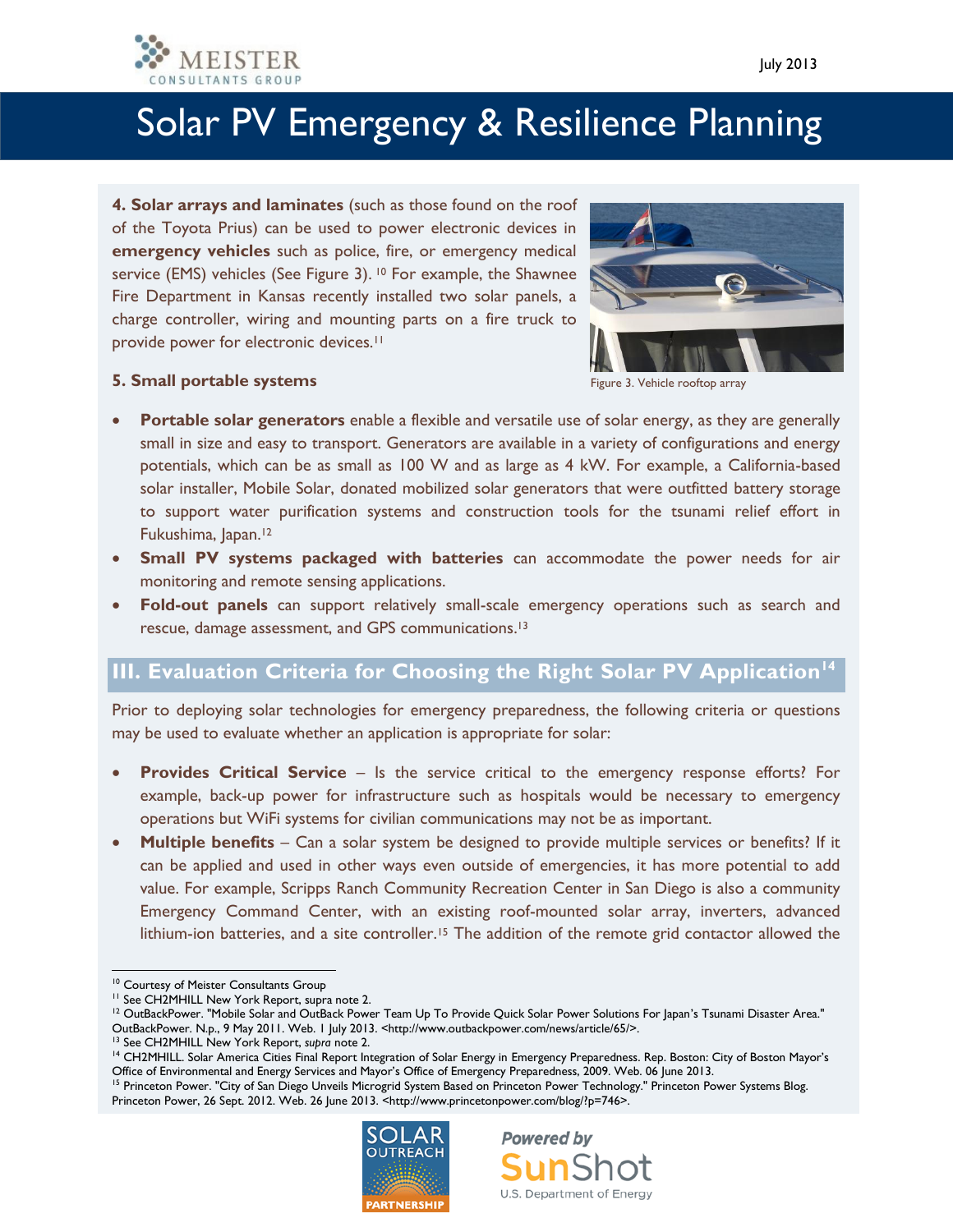

building to disconnect from the grid as well as have it run as an islanded micro-grid in the case of blackouts caused by reoccurring wildfires in the San Diego area. This project is one of the nation's first to integrate solar with an innovative large-scale battery back-up system.<sup>16</sup>

- **Cost**  What is the potential return on investment, time horizon and resulting cost savings per unit of a given application? How much does it cost? If an application is very expensive but used infrequently only during emergencies for non-critical services, it may not be cost-effective to invest in such system. **Table 1** provides a brief overview of the application costs discussed in this factsheet.
- **Eligible for External Sources of Funding** Is an application eligible for external sources of funding such as federal energy and/or homeland security grants? Various local, state, federal incentives can be applied to projects to lower the total installed costs.<sup>17</sup> A good resource is the Database of State Incentives for Renewables and Efficiency [\(DSIRE\)](http://www.dsireusa.org/).
- **Ease of Implementation and Use** How easy is it to install the systems? Does it require special technology? Some solar applications require installation by technical experts, and some products may have special technology that is difficult to use. It is important that users understand how to install, use, and maintain the applications, at least at a basic level.
- **Visibility to the Public** How visible will the application be to the general public once implemented? A solar program may present a positive image to the public, but in some cases it may be seen as a negative barrier blocking other natural views such as trees.

Not all of the criteria have to be used for application selection. Depending on a city's needs and available resources, they can be weighted differently by importance, or only one criterion may be used. For example, the City of Boston chose a certain application based on three of the criteria that they considered most important.

| <b>PV System</b>                                                   | Cost                                                          | <b>Capacity</b>                                     | <b>Notes</b> |
|--------------------------------------------------------------------|---------------------------------------------------------------|-----------------------------------------------------|--------------|
| PV systems serving building<br>loads                               | \$5-\$9 per Watt, \$1 per<br>amp hour for the<br>battery bank |                                                     |              |
| Portable solar generators -<br>Off-the-shelf PV trailer<br>systems | Approx. \$40,000 -<br>\$50,000                                | 12 kWh/day & 24<br>kWh/day                          |              |
| Water purification system                                          | Approx. \$95,000                                              | A large unit<br>configured for<br>disaster response |              |
| <b>Water pumps</b>                                                 | Costs vary by size,<br>depth of a well, and                   |                                                     |              |

#### **Table 1. Application Cost<sup>18</sup>**

<sup>18</sup> See CH2MHILL New York Report, *supra* note 2.



 $\overline{a}$ <sup>16</sup> *Id.*

<sup>17</sup> See CH2MHILL Boston Report, *supra* note 14.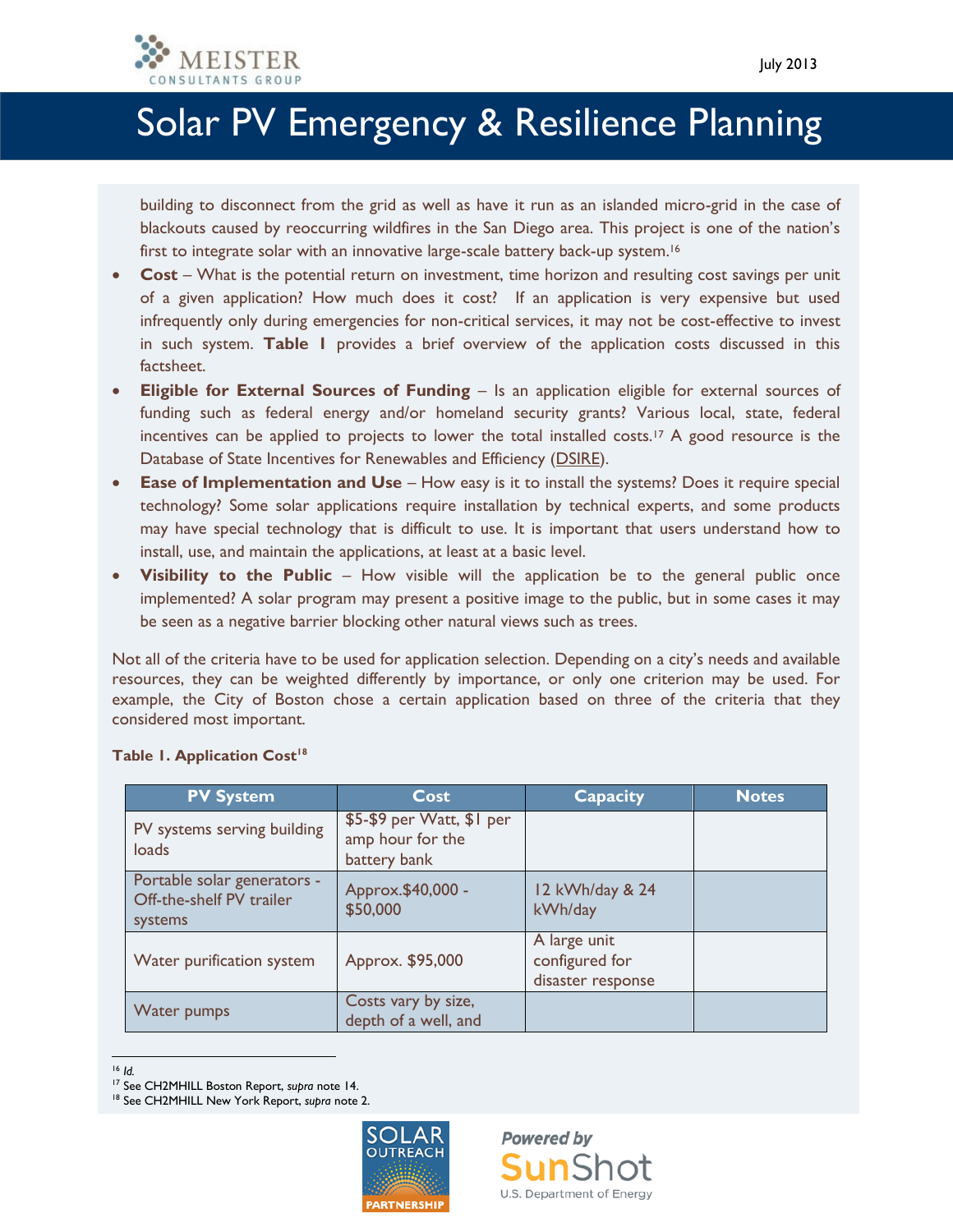

| <b>PV System</b>                                             | Cost                                                                                                    | <b>Capacity</b> | <b>Notes</b>                                         |
|--------------------------------------------------------------|---------------------------------------------------------------------------------------------------------|-----------------|------------------------------------------------------|
|                                                              | power output                                                                                            |                 |                                                      |
| Mounted solar panels on a<br>fire truck                      | Around \$1,000                                                                                          | 2 solar panels  | Does not<br>include<br>installation cost             |
| Portable solar-powered<br>repeaters                          | Min. \$850                                                                                              | Varies per unit |                                                      |
| Solar-powered mobile<br>communication units                  | $$175 - $480$                                                                                           | Varies per unit |                                                      |
| Message boards                                               | Costs vary by size                                                                                      |                 |                                                      |
| Semi-permanent wireless<br>phone and radio towers            | Up to \$3,000                                                                                           | Varies per unit |                                                      |
| Solar-powered 3 X 11 W<br>Compact fluorescent light<br>(CFL) | \$450                                                                                                   | Varies per unit | <b>Group discounts</b><br>are available              |
| Solar traffic signals                                        | \$2,000 to \$8,000                                                                                      | Varies per unit | Depends on the<br>complexity of<br>unit              |
| Fold-out solar panel Kit                                     | \$900 to \$6,000                                                                                        | Varies per unit | Off-the-shelf<br>configurations                      |
| Solar-powered remote<br>sampling and monitoring              | \$1,000 to \$15,000                                                                                     | Varies per unit | Depends on the<br>type of<br>monitoring<br>equipment |
| Solar-powered vehicles                                       | \$21,000 for a transport<br>model, \$15,000 for a<br>utility model, \$9,000 for<br>an all-terrain model | Varies per unit | Depends on the<br>model                              |
| Solar conversion kits for<br>vehicles                        | \$1,500 to \$2,500                                                                                      | Varies per unit | Depends on<br>power needs                            |

### **IV. Municipal Examples**

#### **1. Boston, MA**

The City of Boston is making a range of efforts to build the city's emergency systems more resilient by utilizing solar energy. As one of the efforts, the city convened a workshop with various municipal stakeholders and conducted a cross-department emergency preparedness survey in 2009.<sup>19</sup> Workshop participants qualitatively prioritized potential solar power uses and identified criteria for evaluating solar applications.<sup>20</sup> Incorporating stakeholder input from the workshop, the city completed a study, "The Integration of Solar Energy in Emergency Preparedness," as part of the Department of Energy (DOE)

<sup>20</sup> *Id.*



**Powered by**  ${\sf sunS}$ U.S. Department of Energy

 $\overline{a}$ <sup>19</sup> See CH2MHILL Boston Report, *supra* note 14.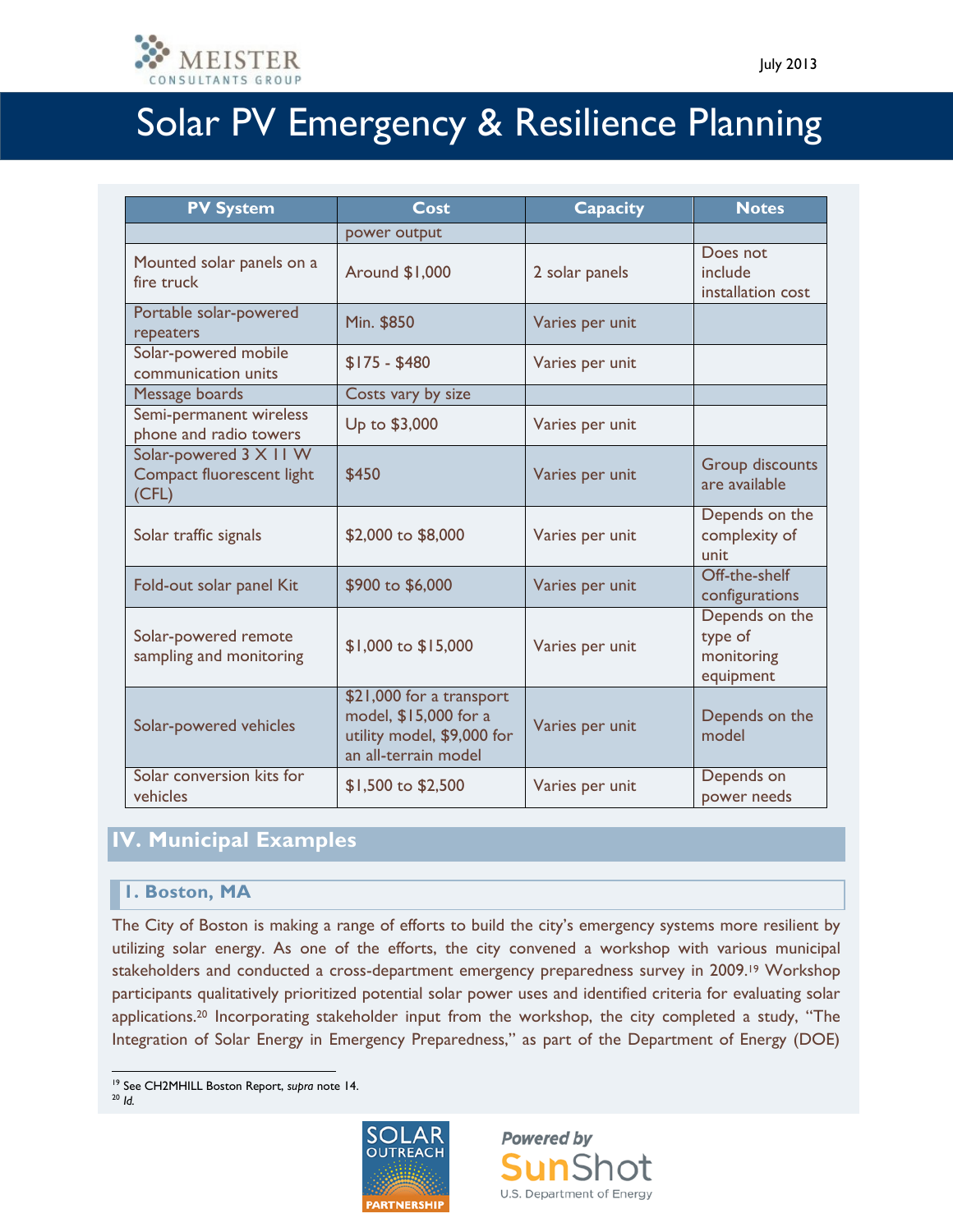

Solar America Cities Program. The analysis prioritized solar applications for communications and variable message boards, fold-out panels for small scale/ad hoc use, PV arrays and laminates for vehicles, and lighting for evacuation and traffic control.<sup>21</sup> Based on these priorities, Boston established a PV backup power supply for critical traffic controls, emergency message boards, and radio repeaters along the city's evacuation route.<sup>22</sup> The flexible PV backup power can provide off-grid functionality to critical evacuation infrastructure as well as grid-connectivity during non-emergency operations.<sup>23</sup> Additionally, Massachusetts has funded innovative liquid metal battery technology for grid protection and is about to commence a study of district energy systems for outage protection.<sup>24</sup> The flexibility and variability of solar PV systems help build Boston's resilience and its emergency plans.

#### **2. New York City, NY**

New York City, the largest city in the East Coast with more than 600 rooftop PV systems, has been actively pursuing solar energy for its emergency planning with strong support from various stakeholders. In 2009, New York City held emergency preparedness workshops and completed a study under the same title as Boston, "The Integration of Solar Energy in Emergency Preparedness," as part of the Department of Energy (DOE) Solar America Cities Program. The workshops resulted in prioritizing solar applications including portable lighting, fold-out panels for small scale/ad hoc use, and PV arrays and laminates for vehicles.<sup>25</sup> Despite the planning efforts, the city experienced power outages after Hurricane Sandy, because the installed PV systems were not prepared or technically designed for emergency operations.<sup>26,27</sup> Recognizing the urgency and importance of emergency planning targeted for implementation, the city outlined a far-reaching resilience plan in 2013 with an initial budget of \$20 billion. <sup>28</sup> The plan includes fortifying its power grid and improving hospital emergency power systems by 2030.<sup>29</sup> The plan also discusses developing best practices related to voluntary backup power generation and amending relevant codes to encourage buildings to comply with these best practices, such as utilization of building-mounted solar power systems.<sup>30</sup> Additionally, the city is preparing to install solarpowered streetlights, additional rescue boats, and a backup phone system in its evacuation zones.<sup>31</sup> The

<sup>25</sup> See CH2MHILL New York Report, *supra* note 2.

<http://www.cuny.edu/about/resources/sustainability/SmartDGHubEmergencyPower.html>.

<sup>28</sup> City of New York. PlaNYC A Stronger, More Resilient, New York. Rep. N.p., June 2013. Web. 30 June 2013.

**Powered by** 

U.S. Department of Energy



l <sup>21</sup> *Id.*

<sup>&</sup>lt;sup>22</sup> Belden, Andrew. The Boston Solar Evacuation Route Pilot: Building Emergency and Transportation Systems Resiliency. Proc. of ICLEI Resilient Cities. ICLEI/Meister Consultants Group, 2010. Web. 05 May 2013. <http://resilient-cities.iclei.org/fileadmin/sites/resilientcities/files/docs/H\_Sessions/H1-Bonn2010-Belden.pdf>.

 $^{23}$  USDOE. "Challenges and Successes on the Path toward a Solar-Powered Community Solar In Action Boston, Massachusetts." Solar in Action. US DOE EERE, Oct. 2011. Web. 7 June 2013. <http://www1.eere.energy.gov/solar/pdfs/50195\_boston.pdf>.

 $^{24}$  Milford, Lewis. "Resilient Power A New Business Case for Clean Energy." The Huffington Post. TheHuffingtonPost.com, 31 May 2013. Web. 20 June 2013. http://www.huffingtonpost.com/lewis-milford/resilient-power-a-new-bus\_b\_3367727.html.

<sup>&</sup>lt;sup>26</sup> Grid-independent solar PV systems require a device that cuts the electric flow from the grid, or a specially designed PV system which switches to backup battery power in the event of a grid outage.

<sup>&</sup>lt;sup>27</sup> CUNY. "Sustainable CUNY." Smart DG Hub: Emergency Power. CUNY, 2013. Web. 27 May 2013.

<sup>&</sup>lt;http://nytelecom.vo.llnwd.net/o15/agencies/sirr/SIRR\_singles\_Lo\_res.pdf>.

<sup>29</sup> *Id.* <sup>30</sup> *Id.*

<sup>&</sup>lt;sup>31</sup> Fermino, Jennifer. "Post-Hurricane Sandy Emergency Improvements Include Solar Street Lights, Better 311 Service." NY Daily News. N.p., 3 May 2013. Web. 26 June 2013. <http://www.nydailynews.com/new-york/post-sandy-emergency-plan-solar-street-lights-better-311-article-1.1334737>.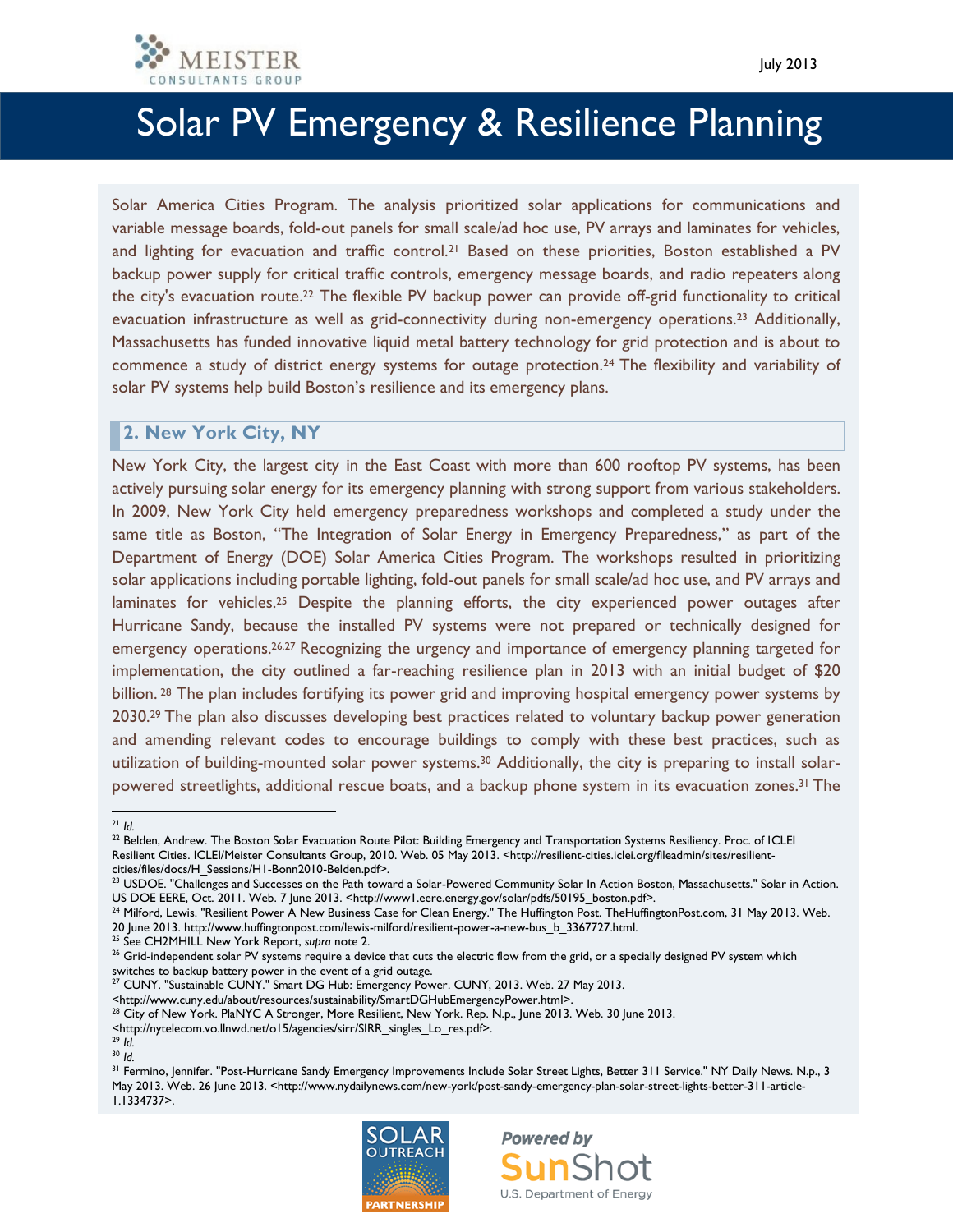

city's community members are envisioning a more resilient city that is powered by solar energy. The Manhattan Community Board has recently recommended solar-powered back-up systems for wastewater treatment plants.<sup>32</sup> The City University of New York (CUNY) is leading a push to integrate solar and distributed generation (DG) into emergency and resilience planning and has formed the Smart DG Hub.<sup>33</sup> CUNY is also mapping out the city's emergency solar potential by estimating kW capacity by each zip code in the city.<sup>34</sup> All of these efforts seek to strengthen New York City's resilience and emergency-preparedness.

#### **3. Florida Solar Energy Center Initiatives**

Through a number of hurricanes, disaster relief efforts in many towns and counties of Florida have benefited from the services provided by the Florida Solar Energy Center (FSEC) to integrate solar energy into emergency power systems. In addition to publishing various white papers<sup>35</sup> related to solar PV and disaster management, FSEC has been directly involved in installing and distributing a variety of emergency equipment using solar applications. For example, FSEC helped the Miami Emergency Management Office to use a portable standalone PV system to power an amateur radio system for emergency communication during Hurricane Andrew (1992). <sup>36</sup> In 2000, FSEC designed and built a PV Disaster Trailer to provide electricity for the Dade County disaster medical assistance team, a resource which has been used many times since then for other disasters.<sup>37</sup> Private companies such as Photocomm, Inc., Sovonics Solar System, and Solar Outdoor Lighting donated many of the PV systems used for emergency operations across Florida.<sup>38</sup> Across the State of Florida, there are 101 school emergency shelter systems<sup>39</sup> and 21 solar-powered community sirens (which serve as warnings for tornadoes), <sup>40</sup> as well as PV-powered meters that monitor river water levels for flooding.<sup>41</sup> According to the FSEC, most of these solar panels have survived numerous natural disasters. Only 4 out of 28 PV systems were damaged in Charlotte County after Hurricane Charlie (2004),<sup>42</sup> and all 33 streetlights in Miami-Dade County survived Hurricane Andrew (1992). <sup>43</sup> These well-established examples in Miami-Dade County

summit/agenda2013/NYCResilientInvertersWorkshop/OutBack\_Resiliency.pdf>. <sup>40</sup> Young, William R. Emergency Power Systems for Disaster Relief. Solar America City Orlando, 2010. Web. 2 June 2013.

l

<sup>43</sup> Young. *Supra* note 9.





<sup>&</sup>lt;sup>32</sup> City of New York Manhattan Community Board 1. Emergency Preparedness. NYC, 22 Jan. 2013. Web. 19 June 2013.

<sup>&</sup>lt;http://www.nyc.gov/html/mancb1/downloads/pdf/Home Page/Emergency Preparedness.pdf>.

<sup>33</sup> "Sustainable CUNY." NYC Solar Summit 2013. Web. 29 June 2013. <http://www.cuny.edu/about/resources/sustainability/solar-summit.html>. <sup>34</sup> Case, Tria. "Solar for Emergency Preparedness." CUNY. N.p., Feb. 2013. Web. 25 May 2013.

<sup>&</sup>lt;http://www.cuny.edu/about/resources/sustainability/events/CUNYPVAmericaEastfinalforweb.pdf>.

<sup>&</sup>lt;sup>35</sup> The main author is Bill Young, who has published five professional white papers listed in this factsheet and many others.

<sup>36</sup> Young. *Supra* note 5.

<sup>37</sup> Young, William R. Deploying Mobile PV Emergency Power System in A Disaster. Florida Solar Energy Center, 2008. Web. 24 May 2013. <http://www.fsec.ucf.edu/en/publications/pdf/FSEC-PF-433-08.pdf>.

<sup>38</sup> Young. *Supra* note 9.

<sup>&</sup>lt;sup>39</sup> CUNY. "OutBack Presentation." Proc. of NYC Resilient Inverter Workshop, CUNY, New York City. City University of New York, June 2013. Web. 29 June 2013. <http://www.cuny.edu/about/resources/sustainability/solar-

<sup>&</sup>lt;http://orlandorunsonsun.com/wp-content/uploads/2012/11/OC-Solar-Cities-Disaster-Relief-10-0630-Roundtable-Solar-Applications-071910.pdf>.

<sup>41</sup> *Id.*

<sup>42</sup> Young, William R. Renewable Energy and Disaster-Resistant Buildings. Florida Solar Energy Center, 2005. Web. 2 June 2013. <http://www4.eere.energy.gov/solar/sunshot/resource\_center/sites/default/files/m-fsec-pf-385-05.pdf>.